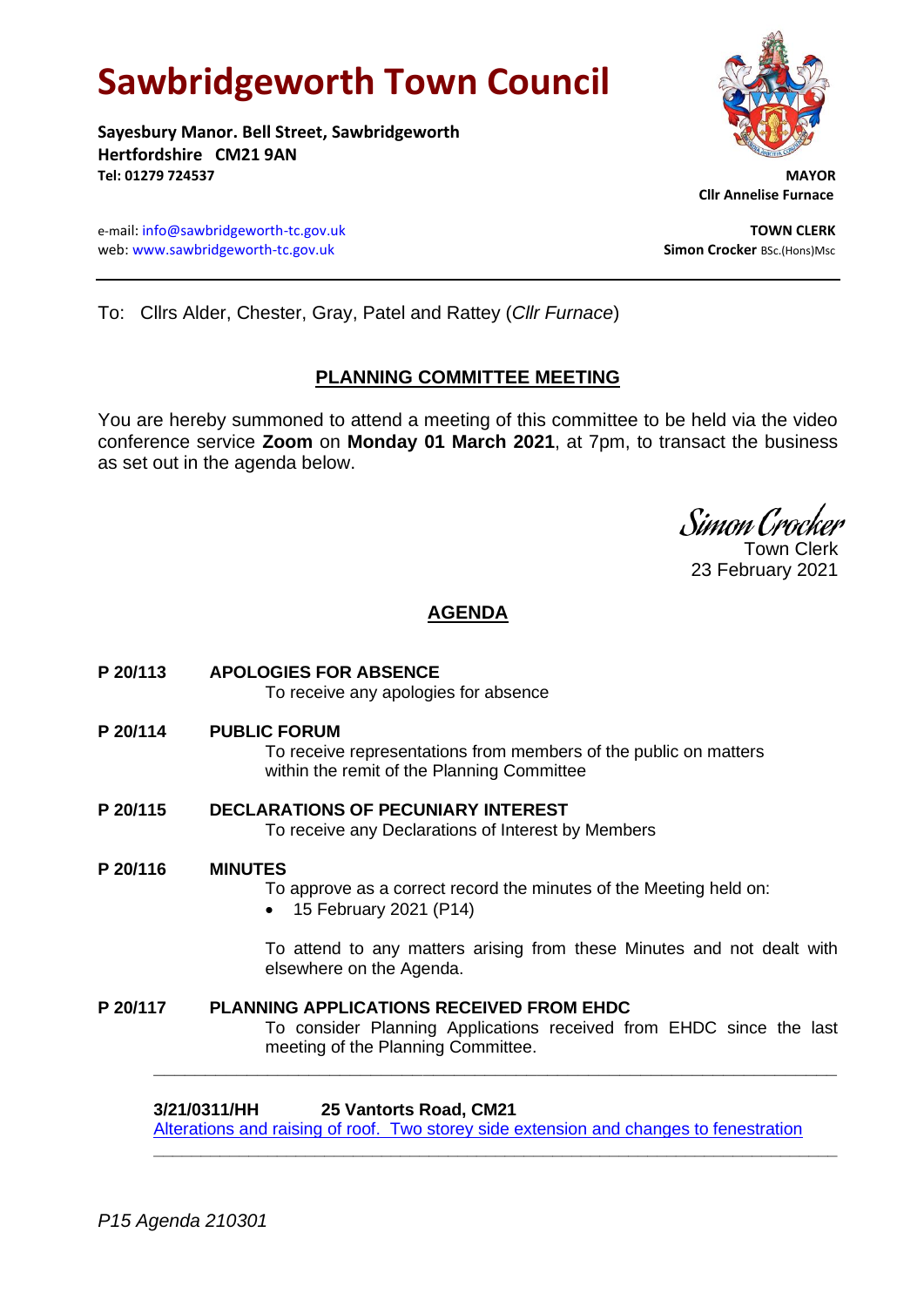#### **3/21/0334/HH 4 The Limes, CM21 9FB**

[First floor front extension above garage to link up to main dwelling,](https://publicaccess.eastherts.gov.uk/online-applications/applicationDetails.do?activeTab=documents&keyVal=QO9R8QGLKV100) with dormer windows [and roof light windows](https://publicaccess.eastherts.gov.uk/online-applications/applicationDetails.do?activeTab=documents&keyVal=QO9R8QGLKV100)

**\_\_\_\_\_\_\_\_\_\_\_\_\_\_\_\_\_\_\_\_\_\_\_\_\_\_\_\_\_\_\_\_\_\_\_\_\_\_\_\_\_\_\_\_\_\_\_\_\_\_\_\_\_\_\_\_\_\_\_\_\_\_\_\_\_\_**

**\_\_\_\_\_\_\_\_\_\_\_\_\_\_\_\_\_\_\_\_\_\_\_\_\_\_\_\_\_\_\_\_\_\_\_\_\_\_\_\_\_\_\_\_\_\_\_\_\_\_\_\_\_\_\_\_\_\_\_\_\_\_\_\_\_\_**

**\_\_\_\_\_\_\_\_\_\_\_\_\_\_\_\_\_\_\_\_\_\_\_\_\_\_\_\_\_\_\_\_\_\_\_\_\_\_\_\_\_\_\_\_\_\_\_\_\_\_\_\_\_\_\_\_\_\_\_\_\_\_\_\_\_\_\_\_\_\_\_\_**

#### **3/21/0416/HH Old Meade, London Road, Spellbrook**

[Formation of dormer to rear roof and installation of rooflight to front roof](https://publicaccess.eastherts.gov.uk/online-applications/applicationDetails.do?activeTab=documents&keyVal=QOO9F1GLL0J00)

#### **P 20/118 LATE PLANNING APPLICATIONS** To deal with Planning Applications received from EHDC following the Publication of this Agenda and received before 26 February 2021

**P 20/119 PLANNING DECISIONS MADE BY EHDC** To receive Planning Decisions from EHDC.

#### **3/20/1508/VAR The Leventhorpe School, CM21**

Variation of condition 2 (approved plans) of planning permission: 3/20/0413/FUL (Demolition of existing science building and the erection of a new 2-storey teaching block [Use Class D1] with associated landscaping and the installation of an additional block of interim temporary classrooms during construction [Approximately 1068 m2 GEA] alongside the retention of temporary units approved under planning consent 3/18/2098/FUL) – Revisions to elevations of the proposed teaching block

**\_\_\_\_\_\_\_\_\_\_\_\_\_\_\_\_\_\_\_\_\_\_\_\_\_\_\_\_\_\_\_\_\_\_\_\_\_\_\_\_\_\_\_\_\_\_\_\_\_\_\_\_\_\_\_\_\_\_\_\_\_\_\_\_\_\_\_\_\_\_\_\_**

### **STC Comment:** No objection

*EHDC Decision:* Granted

#### **3/20/2084/HH Mandevilles, Bonks Hill, CM21**

Demolition of outbuilding and erection of single storey detached garden room to provide gym and home office

**\_\_\_\_\_\_\_\_\_\_\_\_\_\_\_\_\_\_\_\_\_\_\_\_\_\_\_\_\_\_\_\_\_\_\_\_\_\_\_\_\_\_\_\_\_\_\_\_\_\_\_\_\_\_\_\_\_\_\_\_\_\_\_\_\_\_\_\_\_\_\_\_**

#### *STC Comment:* No objection

*EHDC Decision:* Refused. "The proposed development would constitute development that amounts to disproportionate additions over that of the original dwelling as well as a materially larger building than that of the previous building. Therefore, the proposal equates to inappropriate development in the Green Belt. There would be other harm due to the loss of openness of the Green Belt. Other considerations would not clearly outweigh the harm by reason of inappropriateness and loss of openness. Consequently, the very special circumstances required to approve inappropriate development in the Green Belt do not exist. The proposed development would be contrary to Policy GBR1 of the East Herts District Plan (2018) and Section 13 of the National Planning Policy Framework (2019)"

#### **3/20/2211/FUL The Meadows, London Road, Spellbrook**

Extension to outbuilding and the change of use to a dwelling

*STC Comment:* This application was withdrawn (*P11 Minutes 201130)* – STC not reconsulted

**\_\_\_\_\_\_\_\_\_\_\_\_\_\_\_\_\_\_\_\_\_\_\_\_\_\_\_\_\_\_\_\_\_\_\_\_\_\_\_\_\_\_\_\_\_\_\_\_\_\_\_\_\_\_\_\_\_\_\_\_\_\_\_\_\_\_\_\_\_\_\_\_**

*EHDC Decision:* Refused. "The proposed scheme would re-use a building of permanent and substantial construction. However, the intensification of the site, any additional boundary treatment and the incorporation of associated domestic paraphernalia would result in adverse impact on the openness of the Green Belt and encroachment into the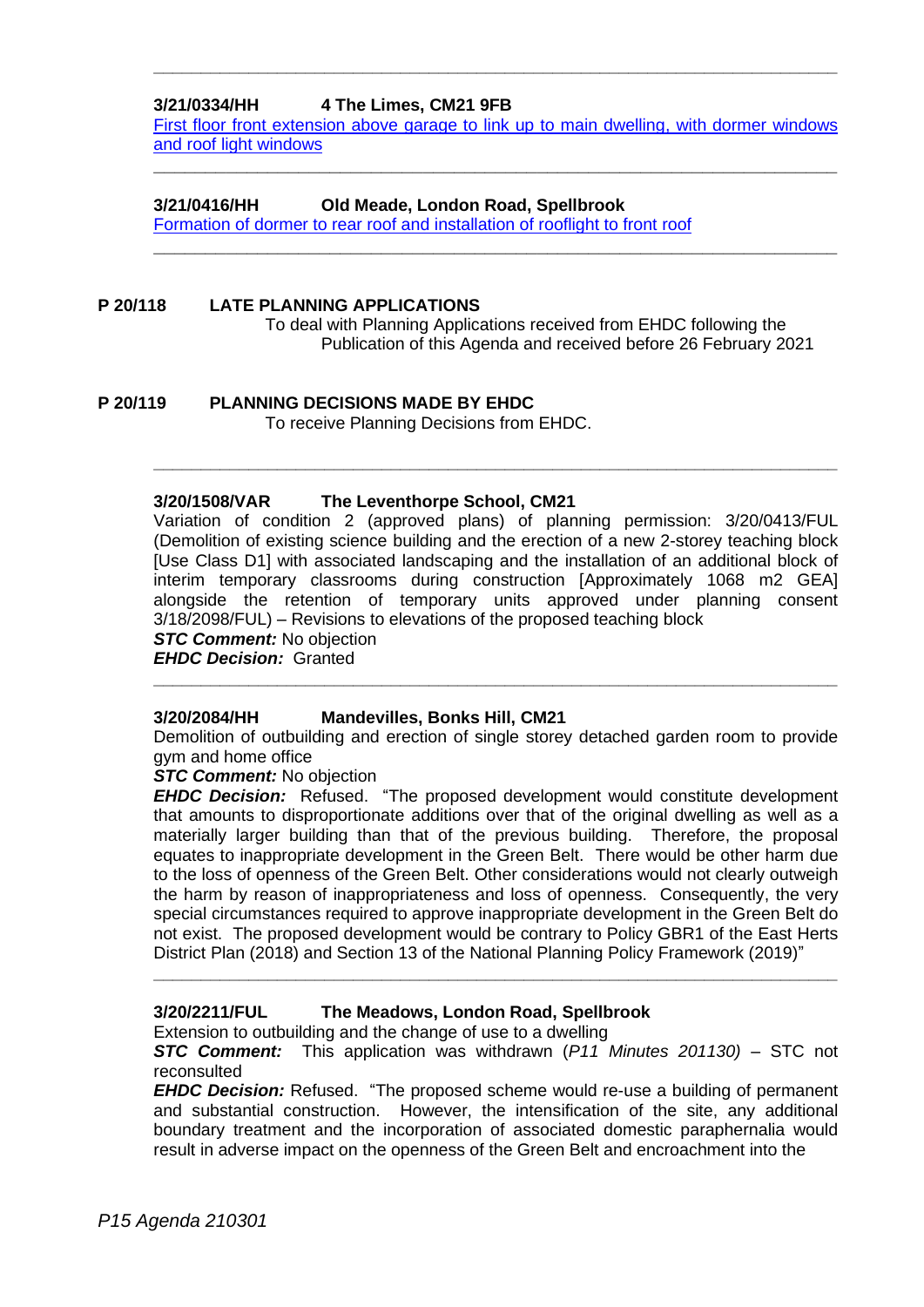countryside. Furthermore, the proposed extension would result in an addition over and above the size of the original building, result in a disproportionate addition. Therefore, the proposal represents inappropriate development in the Green Belt. Other considerations would not clearly outweigh the harm by reason of inappropriateness, and any other harm. Consequently, the very special circumstances required to approve inappropriate development in the Green Belt do not exist. The proposed development would be contrary to Policy GBR1 of the East Herts District Plan (2018) and Section 13 of the National Planning Policy Framework (2019)" & " The proposed development, by reason of the siting of the proposed dwelling outside of the Group 2 Village boundary of Spellbrook, would fail to accord with the District Plan's hierarchy to direct development towards sustainable locations, and would not represent infill development. The proposal is therefore contrary to Policies DPS2 and VILL2 of the East Herts District Plan 2018"

**\_\_\_\_\_\_\_\_\_\_\_\_\_\_\_\_\_\_\_\_\_\_\_\_\_\_\_\_\_\_\_\_\_\_\_\_\_\_\_\_\_\_\_\_\_\_\_\_\_\_\_\_\_\_\_\_\_\_\_\_\_\_\_\_\_\_**

#### **3/20/2451/HH 17 Walnut Tree Crescent, CM21 9EB**

Ground floor side and rear extension *STC Comment:* No objection *EHDC Decision:* Granted

#### **3/20/2559/HH 7 Newton Drive, CM21 9HE**

Demolition of conservatory and garage. Erection of two storey side extension and single storey front and rear elevations *STC Comment:* No objection *EHDC Decision:* Granted

**\_\_\_\_\_\_\_\_\_\_\_\_\_\_\_\_\_\_\_\_\_\_\_\_\_\_\_\_\_\_\_\_\_\_\_\_\_\_\_\_\_\_\_\_\_\_\_\_\_\_\_\_\_\_\_\_\_\_\_\_\_\_\_\_\_\_\_\_\_\_\_\_**

**\_\_\_\_\_\_\_\_\_\_\_\_\_\_\_\_\_\_\_\_\_\_\_\_\_\_\_\_\_\_\_\_\_\_\_\_\_\_\_\_\_\_\_\_\_\_\_\_\_\_\_\_\_\_\_\_\_\_\_\_\_\_\_\_\_\_\_\_\_\_\_\_**

**\_\_\_\_\_\_\_\_\_\_\_\_\_\_\_\_\_\_\_\_\_\_\_\_\_\_\_\_\_\_\_\_\_\_\_\_\_\_\_\_\_\_\_\_\_\_\_\_\_\_\_\_\_\_\_\_\_\_\_\_\_\_\_\_\_\_\_\_\_\_\_\_**

**\_\_\_\_\_\_\_\_\_\_\_\_\_\_\_\_\_\_\_\_\_\_\_\_\_\_\_\_\_\_\_\_\_\_\_\_\_\_\_\_\_\_\_\_\_\_\_\_\_\_\_\_\_\_\_\_\_\_\_\_\_\_\_\_\_\_\_\_\_\_\_\_**

**\_\_\_\_\_\_\_\_\_\_\_\_\_\_\_\_\_\_\_\_\_\_\_\_\_\_\_\_\_\_\_\_\_\_\_\_\_\_\_\_\_\_\_\_\_\_\_\_\_\_\_\_\_\_\_\_\_\_\_\_\_\_\_\_\_\_**

#### **3/20/2560/HH 14 The Crest, CM21 0ER**

Single storey rear extension, two storey side extension and part garage conversion *STC Comment:* No objection *EHDC Decision:* Granted

#### **3/20/2591/HH 3 Rowney Wood, CM21 0HR**

Construction of new porch with lean to roof and render to existing house *STC Comment:* No comment *EHDC Decision:* Granted

#### **3/20/2626/HH 16 Church Walk, CM21 9BJ**

Two storey side and rear extension with roof lights *STC Comment:* No comment *EHDC Decision:* Granted

#### **P 20/120 PLANNING APPEALS**

To receive notification from EHDC of Planning Appeals

Plans are no longer available in the Council Office for inspection. They are available on-line on the East Herts District Council web-site.